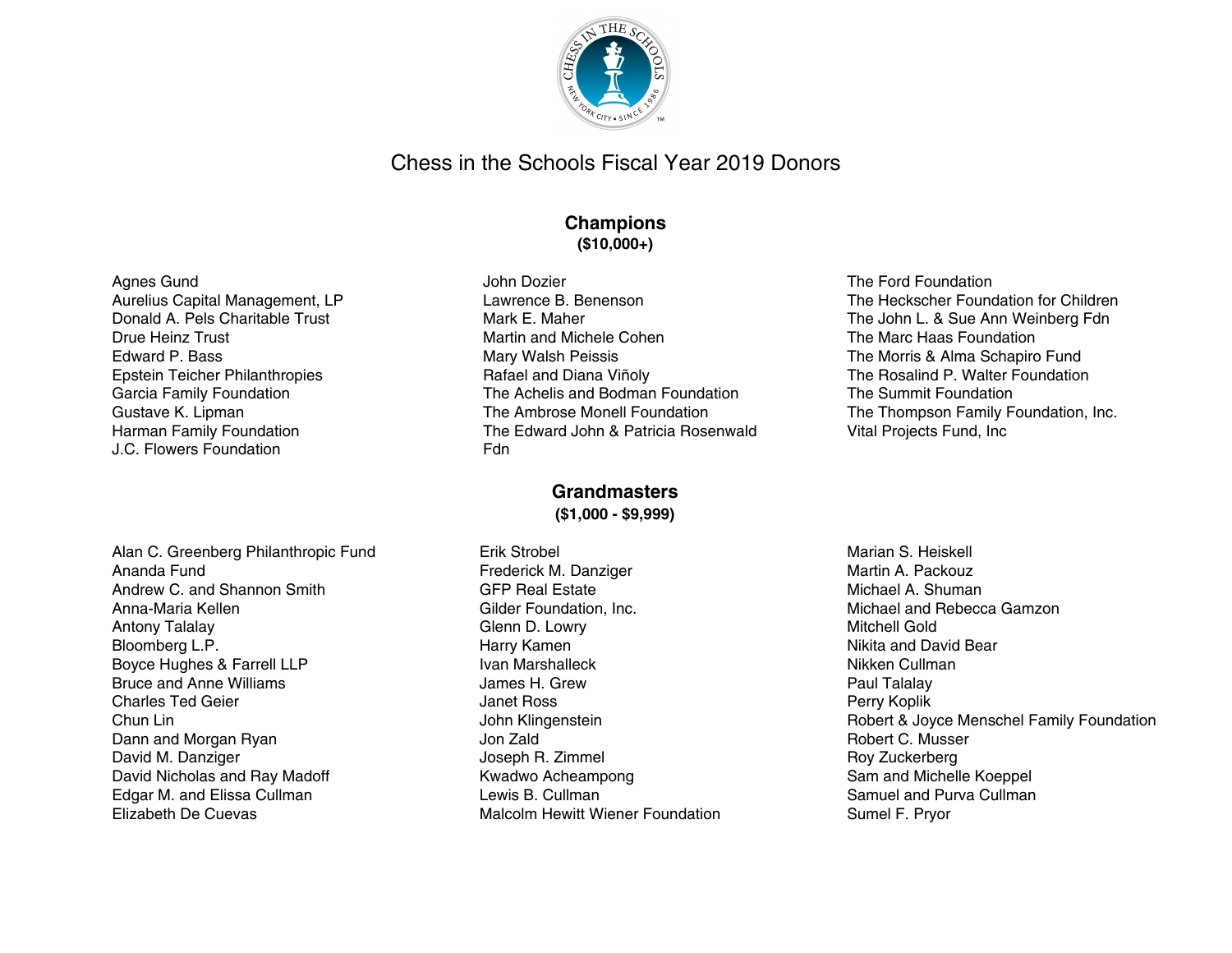Spencer Davidson Steve Barry and Tina Levine Sue and Edgar Wachenheim Foundation The Barker Welfare Foundation The Eberstadt Kuffner Fund Inc. The Hyde and Watson Foundation

The Leon and Toby Cooperman Family Fdn The M.J. and Caral G. Lebworth Foundation The M&T Charitable Foundation The Pamela & Richard Rubinstein Fdn The Schiff Foundation The Youstra Family Charitable Fund

#### **Masters (\$500 - \$999)**

David Egger Eugene Mercy Frances J. Frawley Jeffrey Crespin John Merrow Kathleen M. Marsal Kimberly Fitzgerald Lizabeth S. Adams Lynn Pieron

### **Queens and Kings (\$499 and below)**

Andrew Bergen Andrew J. Kalotay Anne Dazey Anne H. Atwater Antony and Leslie Kerz Ashley and Ben Wilson Bao Fen Ye Barbara J. Tamerin Barbara Schnoor Barrie Allen Ben Morden Benjamin Eastburn Betsy Gotbaum

Valerie and Charles Diker Fund Inc. Vaswani Family Fund Victor W. Laurie Weissman Family Foundation William and Bonnie Marx William Bernhard

Mary D. Lindsay Robert MacNeil Susan and David Newman Charitable Fund Travis Fillmore Vartan Gregorian William Cafero

Bobby Moy Brady Williams Brittany and Zach Kurz Candice Miller Caroline A. Wamsler Caroline Eastburn Carolyn Champ Cecilia Philips Cesar Trevino Christopher Gorman CK Swett Claudine Siegel Corey Friedlander

Alexandra Herzan Arline Tarte Barbara Appel Barbara Raasch Beth-Anne Flynn Bonnie Englebardt Lautenberg Bruce and Lynn Surry Christopher H. Rothko Daniel McCready

Abhinay Poonja Adam Goldstein Adam Temple Aia Sarycheva Alan Applebaum Albert and Doris Lowenfels Alex Newbold Alisa Ruvinsky Amit Sripathi Amy Wein Andrea Bella Andrea L. Ouida Andrew and Judith McDaniel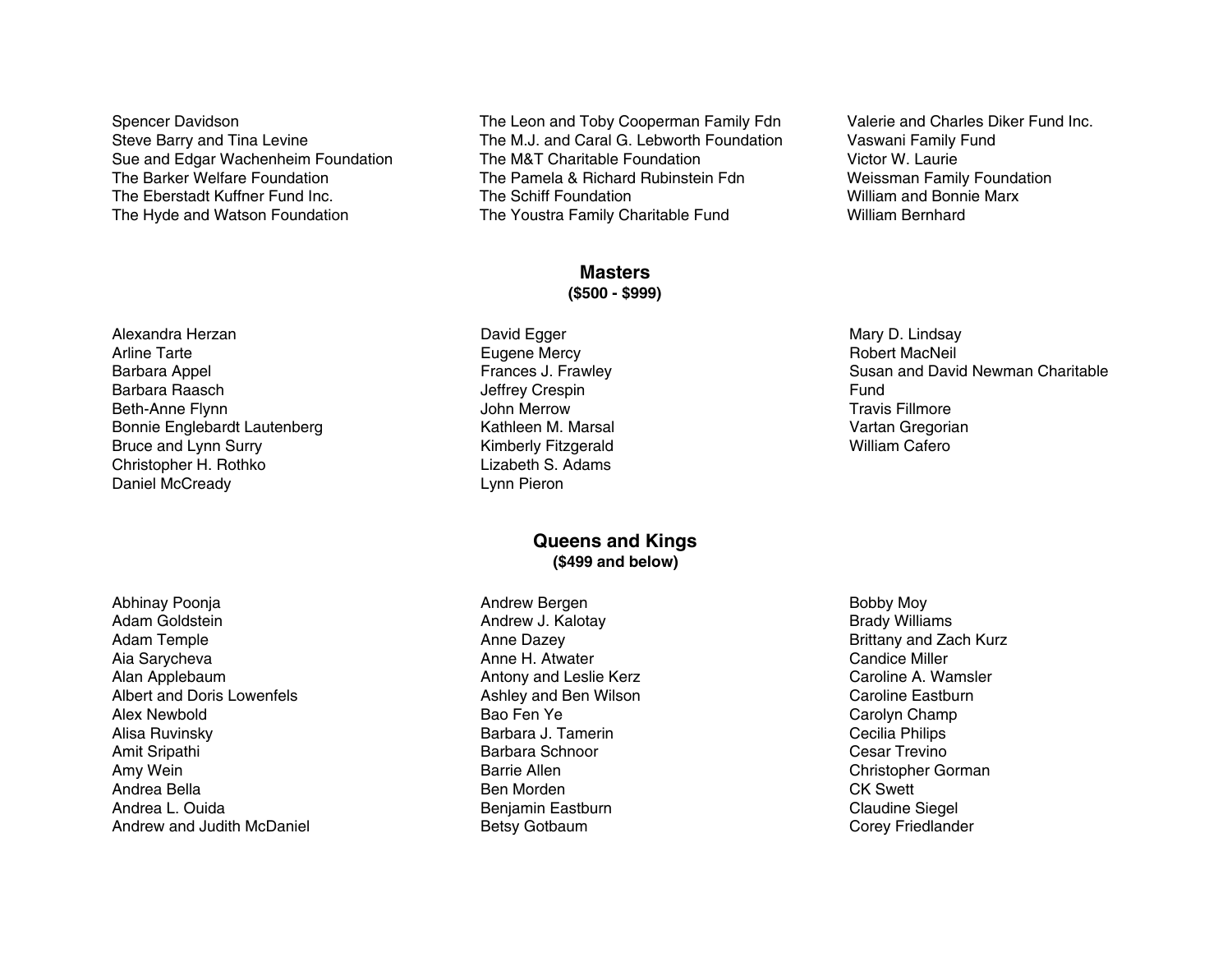Cristopher Rodriguez Daniel Fishbein and Ilene Schuchman Daniel I.A. Cohen Danielle Eastburn Daphne Root David E. Scherr David Lerner Debbie Eastburn Debbie Rosenberg Bush Delia Brako Shumway Denise A. Flanagan Denise Peppas Dennis and Jan Stevenson Devasena Subbarayalu Donald W. Bretzger Doug Hirsch Douglas Freeman Edward and Nina Callahan Edward Giltenan and Margaret Walsh E d w a r d R. Mills Ellen Doree Rosen Emanuel Pinto E ric L a n e E v a n R a bin Everett K. Wallace Gabrielle Lefer Galen D. Kirkland George and Ann Clairmont George and Karen Dehuff Glynn Holmberg H a r old Z ald Heather Chait Hendrik J. Laverge Homer D. Schaaf Igor Sobolev Irena K. Mausner Isabel Murray J. Gregory Saver Jack Eastburn

James H Kober Jason Bauer Jay Handlin Jeanne R. Sheridan Jeffrey Berman Jeffrey Gural Jennifer Fitzmorris J e n n y P eis sis Joe Frelinghuysen John Dabrowski John L. Phipps Jon Jacobs Joseph Binger Joseph Carris Joseph G. Rosenstein Joseph Sherman J o s e p h S kla r J ulie R eis Julie Seager Jun Wang Karen Thomas Kate Zald Katherine Degn Kathleen Barry Kathryn M. Talalay Kevin and Susan Batterton Kimberly Doo Lara Aylward Larisa Stark Lauren E. Talalay Laurence T. Sorkin Lawrence F. Layfer Lee A. Snow Lena Mathews Libbian and Adam Cohen Linda Greenbaum Llo y d Mille r Lourdes Fisher Lynn Bergen

Lynn Binger M.K. Suddleson Marc Gold Marc Saperstein Maria Romolo Mark Gimpel Martin and Enid Katahn Marty Sonnenfeld Mary Anna Goetz Cox Mary Evans Mary Foley Mary M. Lyford Maureen W. McCarthy Melanie and Ben Isaacs Morrie and Kate Gasser Myron Blumenfeld Neal Shapiro Nelson and Rachel Avidon Patricia Eastburn Patricia Waill Patti Parson Paul Slavin Paula J. Cooper Pawan Deshpande P hilip Z ald Premier Chess Renee Berman Richard and Ilene Granstein RMF Foundation Robert A.M Stern Robert Harris Robert R. Goodman Roberta Zald Ronald Boocock R o n ald Lie bis Ronald R. Arfin R y a n C o r nin g Samantha Cohen Samantha Wishman